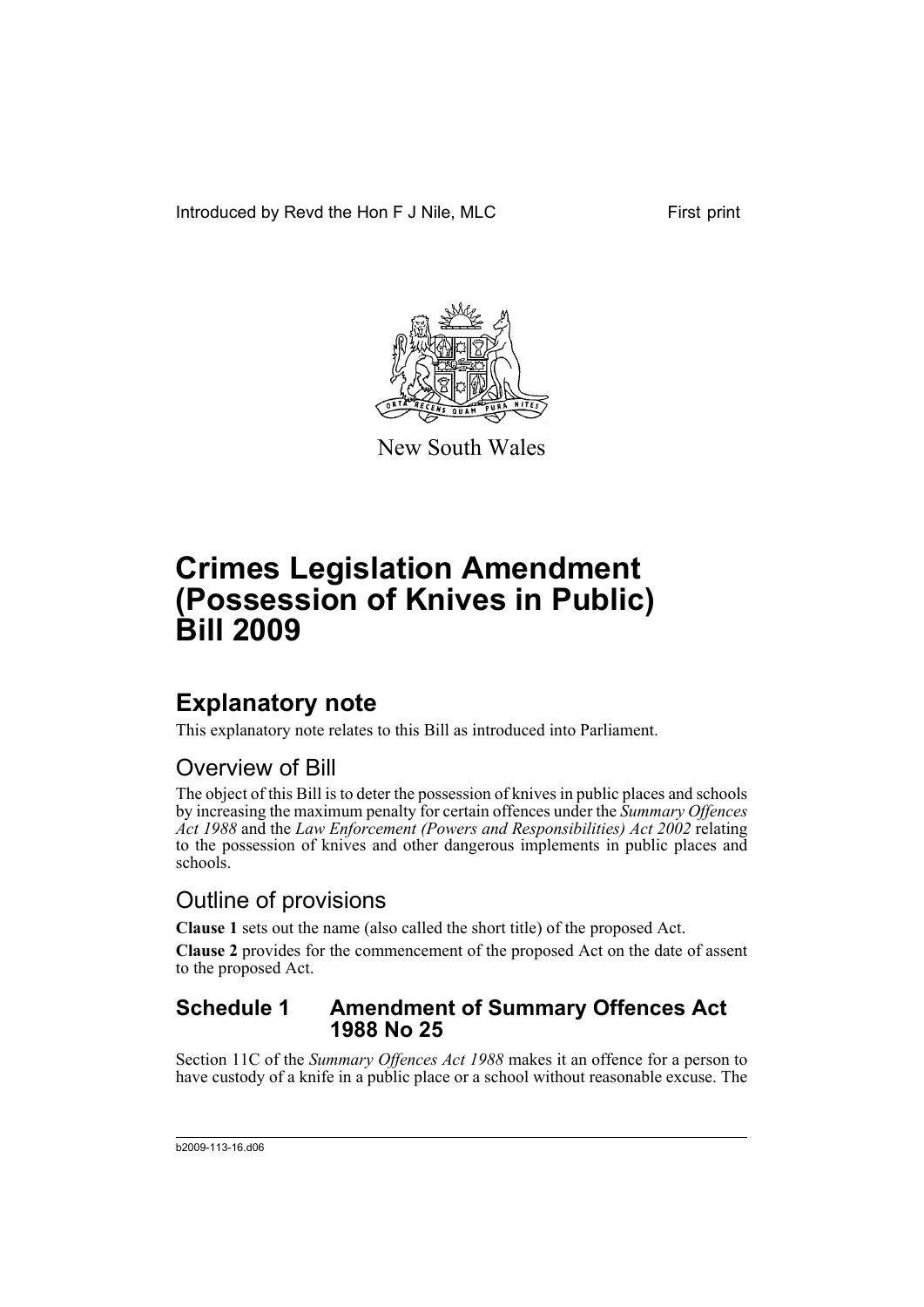Crimes Legislation Amendment (Possession of Knives in Public) Bill 2009

Explanatory note

maximum penalty for this offence currently depends on whether the person in question has been dealt with previously for a knife-related offence and the number of any such dealings. In the case of a person who has had no such previous dealings, a maximum penalty of 5 penalty units is applicable. A maximum penalty of 10 penalty units or imprisonment for 12 months, or both, applies in the case of a person who has been dealt with once previously for a knife-related offence. A maximum penalty of 20 penalty units or imprisonment for 2 years, or both, applies in the case of a person who has been dealt with more than once previously for a knife-related offence.

**Schedule 1 [1]** amends section 11C so that a maximum penalty of 20 penalty units or imprisonment for 2 years, or both, is applicable in relation to any offence against that section (regardless of whether a person has previously been dealt with in relation to a knife-related offence).

**Schedule 1 [2]–[4]** make consequential amendments as a result of the amendment of section 11C to relocate section  $\hat{1}$ 1C (4) and (5) to section 29A (7) and (8). This will preserve the existing provision that allows a penalty notice for a knife-related offence under section 11C to be issued to a person on only one occasion. Subsequent knife-related offences under section 11C will be dealt with by a court.

#### **Schedule 2 Amendment of Law Enforcement (Powers and Responsibilities) Act 2002 No 103**

Section 26 of the *Law Enforcement (Powers and Responsibilities) Act 2002* gives police officers the power to request a person to submit to a frisk search if the person is in a public place or a school and the police officer suspects the person has a dangerous implement (such as a knife) in his or her custody. Section 27 of the *Law Enforcement (Powers and Responsibilities) Act 2002* makes it an offence for a person to refuse to comply with a request made by a police officer in accordance with section 26 or to refuse to produce anything detected or seen on or with the person in such a search.

**Schedule 2** amends section 27 to increase the maximum penalty for an offence against that section from 5 penalty units to 50 penalty units.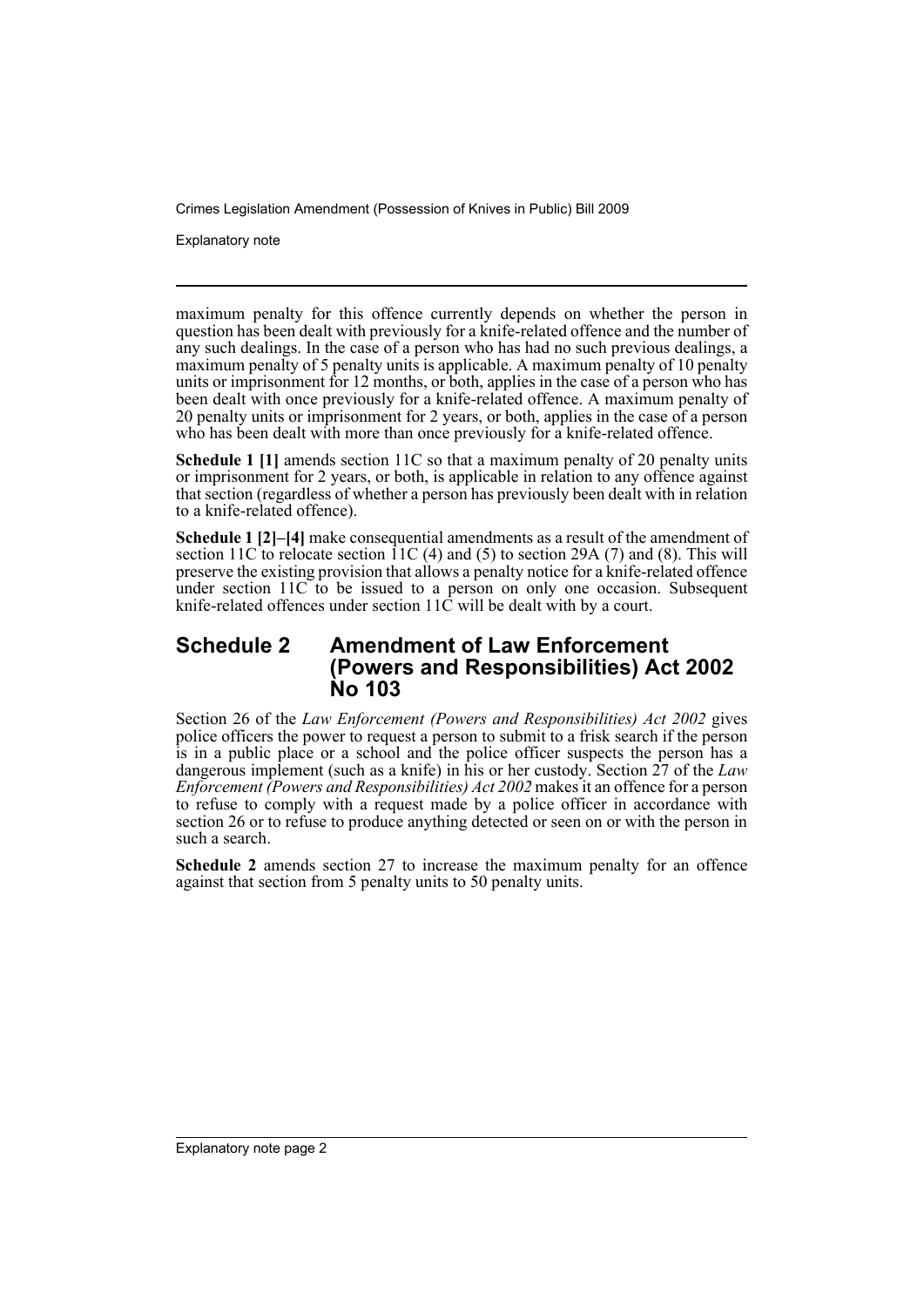Introduced by Revd the Hon F J Nile, MLC First print



New South Wales

# **Crimes Legislation Amendment (Possession of Knives in Public) Bill 2009**

### **Contents**

|             |                                                                               | Page |
|-------------|-------------------------------------------------------------------------------|------|
| $\mathbf 1$ | Name of Act                                                                   | 2    |
| 2           | Commencement                                                                  | 2    |
|             | Schedule 1 Amendment of Summary Offences Act 1988 No 25                       | 3    |
| Schedule 2  | Amendment of Law Enforcement (Powers and<br>Responsibilities) Act 2002 No 103 | 4    |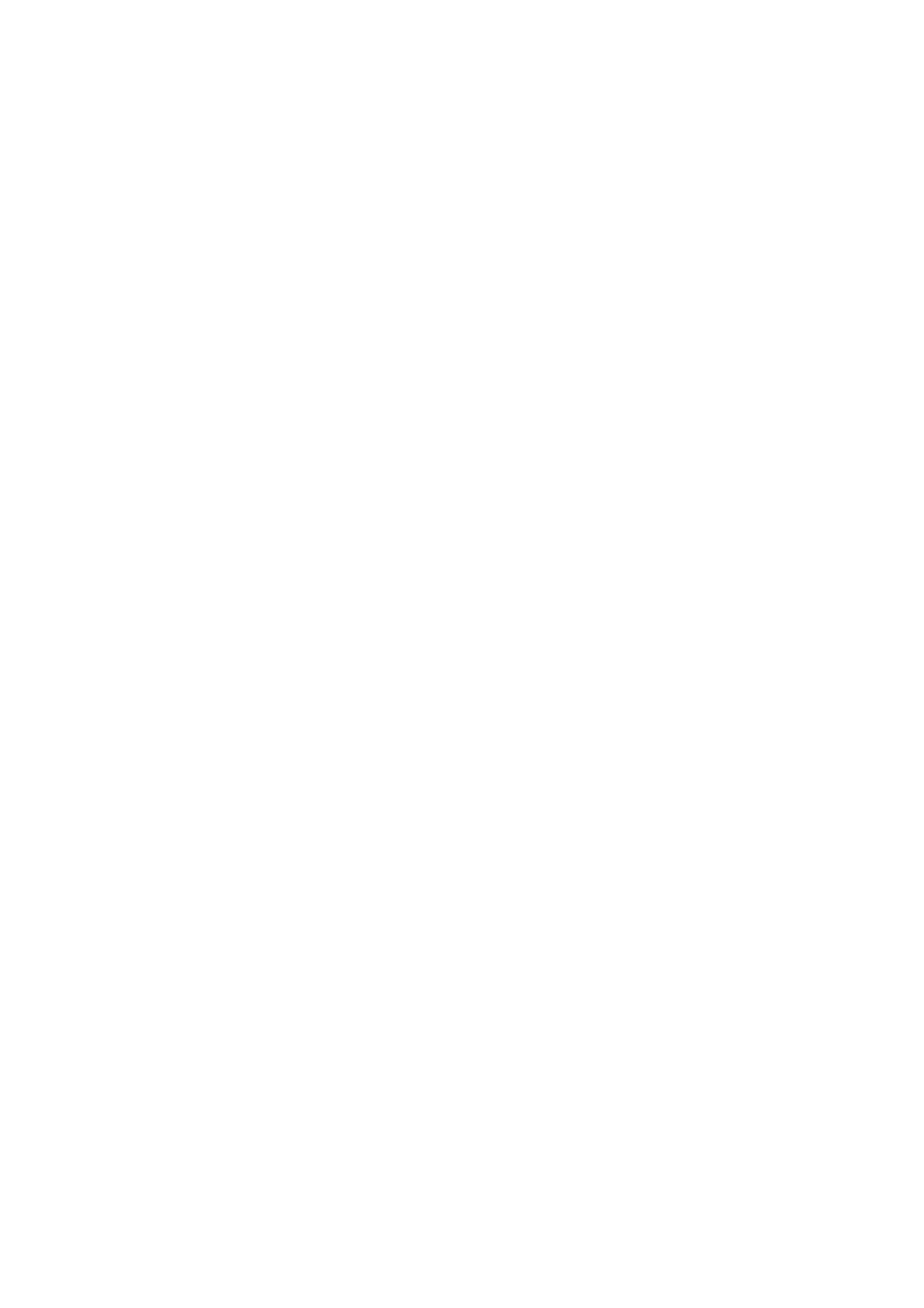

New South Wales

# **Crimes Legislation Amendment (Possession of Knives in Public) Bill 2009**

No , 2009

#### **A Bill for**

An Act to amend the *Summary Offences Act 1988* and the *Law Enforcement (Powers and Responsibilities) Act 2002* to increase the maximum penalty for certain offences relating to the possession of knives and other dangerous implements in public places and schools.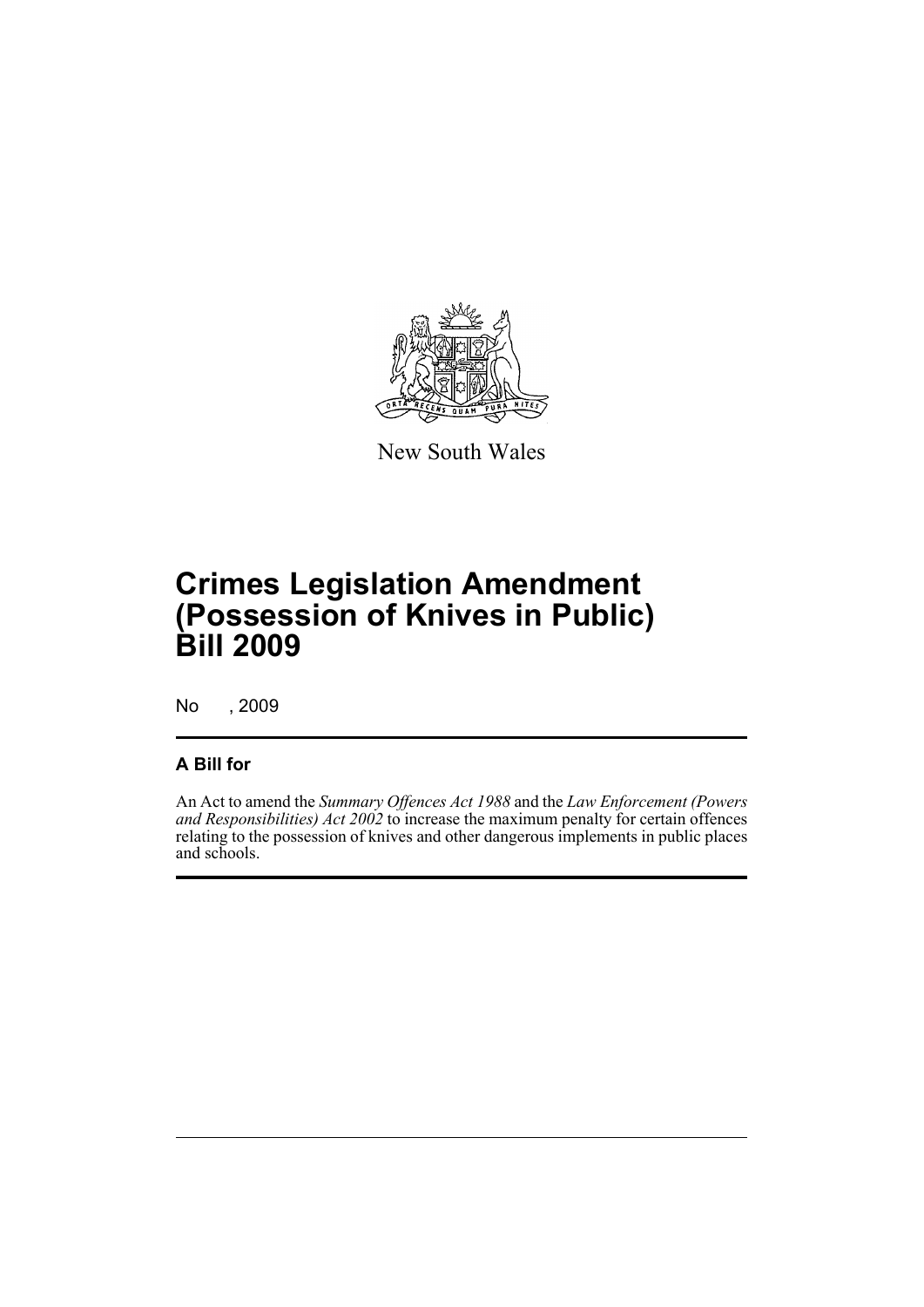<span id="page-5-1"></span><span id="page-5-0"></span>

| The Legislature of New South Wales enacts:                                                 | 1      |
|--------------------------------------------------------------------------------------------|--------|
| Name of Act                                                                                |        |
| This Act is the Crimes Legislation Amendment (Possession of Knives in<br>Public) Act 2009. | 3<br>4 |
| <b>Commencement</b>                                                                        |        |
| This Act commences on the date of assent to this Act.                                      | 6      |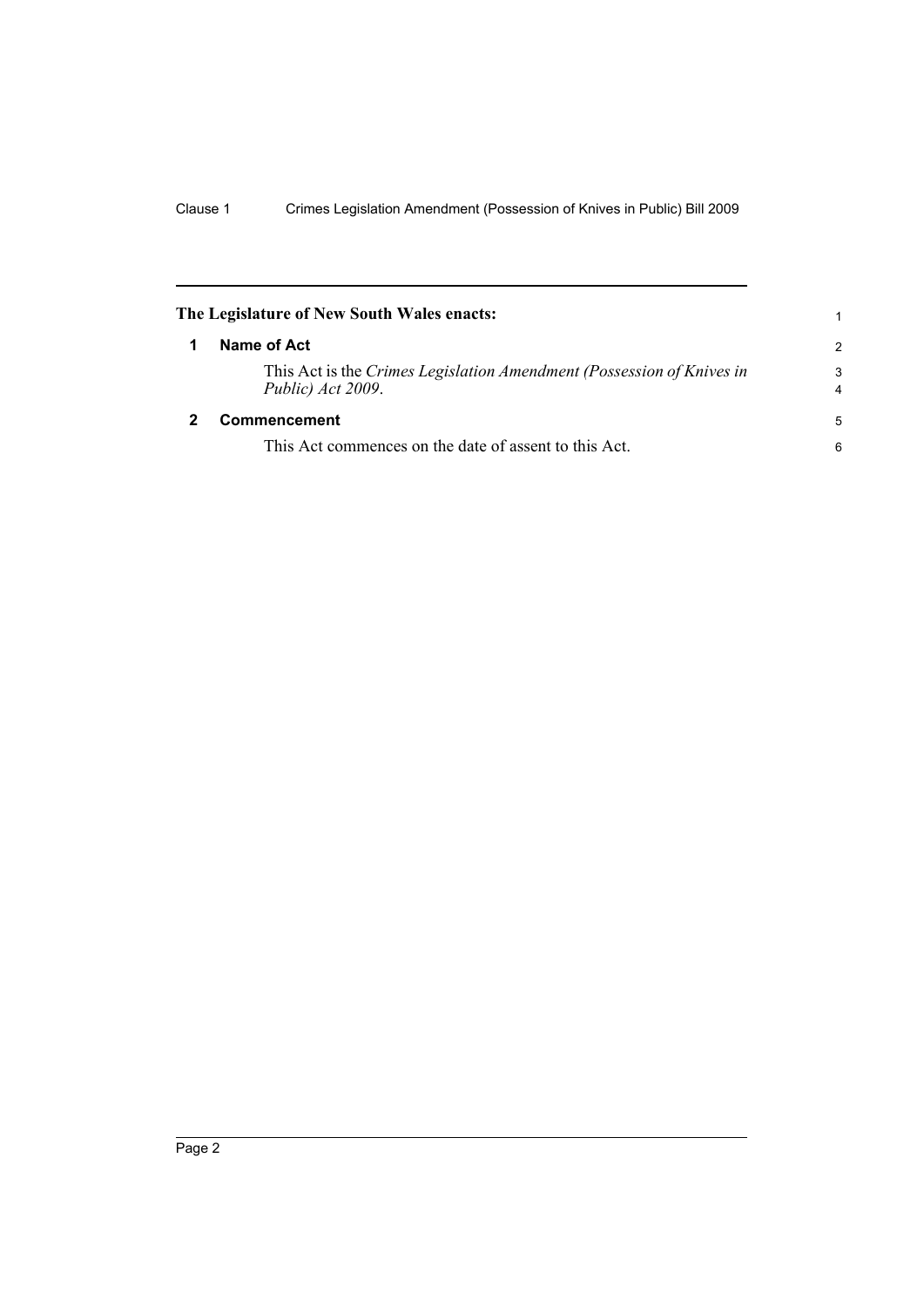Crimes Legislation Amendment (Possession of Knives in Public) Bill 2009

Amendment of Summary Offences Act 1988 No 25 Schedule 1

<span id="page-6-0"></span>

|       | <b>Schedule 1</b>                                                              |          | <b>Amendment of Summary Offences Act</b><br>1988 No 25                                                                                                                                                                       | $\mathbf{1}$<br>$\overline{2}$ |  |
|-------|--------------------------------------------------------------------------------|----------|------------------------------------------------------------------------------------------------------------------------------------------------------------------------------------------------------------------------------|--------------------------------|--|
| [1]   | Section 11C Custody of knife in public place or school                         |          |                                                                                                                                                                                                                              | 3                              |  |
|       | Omit the maximum penalty from section 11C (1). Insert instead:                 |          |                                                                                                                                                                                                                              | 4                              |  |
|       |                                                                                | or both. | Maximum penalty: 20 penalty units or imprisonment for 2 years,                                                                                                                                                               | 5<br>6                         |  |
| $[2]$ | Section 11C (4) and (5)                                                        |          |                                                                                                                                                                                                                              |                                |  |
|       | Omit the subsections.                                                          |          |                                                                                                                                                                                                                              |                                |  |
| $[3]$ | Section 29A Penalty notices: custody of knives in public place or school       |          |                                                                                                                                                                                                                              |                                |  |
|       | Omit "as referred to in section 11C $(4)$ and $(5)$ " from section 29A $(6)$ . |          |                                                                                                                                                                                                                              |                                |  |
| [4]   | Section 29A (7) and (8)                                                        |          |                                                                                                                                                                                                                              |                                |  |
|       | Insert after section 29A $(6)$ :                                               |          |                                                                                                                                                                                                                              |                                |  |
|       | (7)                                                                            |          | For the purposes of subsection $(6)$ , a person is taken to have been<br>dealt with previously for a knife-related offence if the person:                                                                                    | 13<br>14                       |  |
|       |                                                                                | (a)      | has been issued with a notice under this section in respect<br>of the offence and the person has paid the amount specified<br>in the notice or the amount specified in any process issued<br>subsequent to such a notice, or | 15<br>16<br>17<br>18           |  |
|       |                                                                                | (b)      | has been convicted of the offence, or                                                                                                                                                                                        | 19                             |  |
|       |                                                                                | (c)      | has been charged with the offence and the court hearing the<br>charge has made an order in relation to the offence under<br>section 10 of the Crimes (Sentencing Procedure) Act 1999.                                        | 20<br>21<br>22                 |  |
|       | (8)                                                                            |          | In this section, <i>knife-related offence</i> means:                                                                                                                                                                         | 23                             |  |
|       |                                                                                | (a)      | an offence under section 11B, 11C or 11E, or                                                                                                                                                                                 | 24                             |  |
|       |                                                                                | (b)      | any other offence that is punishable on conviction by<br>imprisonment for 2 years or more if a knife was used in the<br>commission of the offence, or                                                                        | 25<br>26<br>27                 |  |
|       |                                                                                | (c)      | an offence under a law of the Commonwealth or of another<br>State or of a Territory that is punishable on conviction by<br>imprisonment for 2 years or more if a knife was used in the<br>commission of the offence.         | 28<br>29<br>30<br>31           |  |